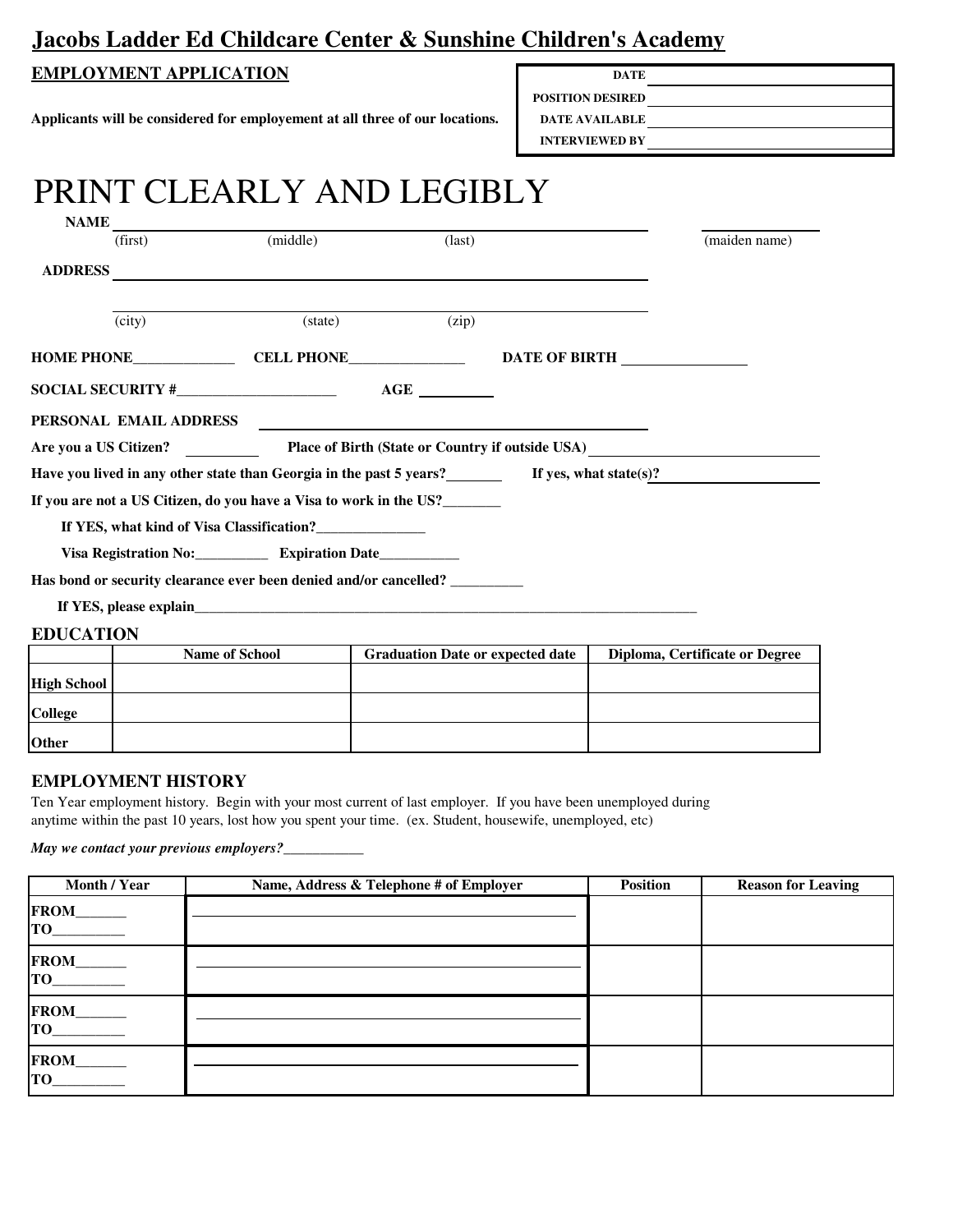#### **PERSONAL REFERANCES**

**Please list 3 Personnel references other than a relative:**

| Name | <b>Address &amp; Telephone #</b> | <b>Relationship to you?</b> |
|------|----------------------------------|-----------------------------|
|      |                                  |                             |
|      |                                  |                             |
|      |                                  |                             |

**Experience with groups of children (indicate ages, your duties and dates of time you worked in this position)**

 **\_\_\_\_\_\_\_\_\_\_\_\_\_\_\_\_\_\_\_\_\_\_\_\_\_\_\_\_\_\_\_\_\_\_\_\_\_\_\_\_\_\_\_\_\_\_\_\_\_\_\_\_\_\_\_\_\_\_\_\_\_\_\_\_\_\_\_\_\_**

 **\_\_\_\_\_\_\_\_\_\_\_\_\_\_\_\_\_\_\_\_\_\_\_\_\_\_\_\_\_\_\_\_\_\_\_\_\_\_\_\_\_\_\_\_\_\_\_\_\_\_\_\_\_\_\_\_\_\_\_\_\_\_\_\_\_\_\_\_\_**

**Have you attended/ completed any child care training courses?\_\_\_\_\_\_\_\_\_\_**

 **If YES, please list\_\_\_\_\_\_\_\_\_\_\_\_\_\_\_\_\_\_\_\_\_\_\_\_\_\_\_\_\_\_\_\_\_\_\_\_\_\_\_\_\_\_\_\_\_\_\_\_\_\_\_\_\_\_\_\_\_\_\_\_\_\_\_\_\_\_\_\_\_**

**Are you able to submit a clean criminal record from the state of Georgia? YES OR NO**

**Are you able to receive a COMPREHENSIVE satisfactory fingerprint review prior to employment? YES OR NO**

**Have you ever been shown by credible evidence, e.g., a court order or jury, a department investigation or other reliable evidence to have abused, neglected or deprived a child or adult or to have subjected any person to serious injury as a result of intentional or grossly negligent misconduct? \_\_\_\_\_\_\_\_\_\_\_\_**

 **If YES, please explain\_\_\_\_\_\_\_\_\_\_\_\_\_\_\_\_\_\_\_\_\_\_\_\_\_\_\_\_\_\_\_\_\_\_\_\_\_\_\_\_\_\_\_\_\_\_\_\_\_\_\_\_\_\_\_\_\_\_\_\_\_\_\_\_\_\_\_\_\_**

**Under the Americans with Disabilities Act of 1991, this program is required to reasonable accommodate individual with a disability. This reasonable accommodation requirement applies to the application process, any pre-employment testing, interviews and actual employment, but only if the program supervisor is made aware that an accommodation is required. If you are disabled and require accommodation, you may request it at any time during the interview process. You are obligated to inform the program director of your needs if it will impact your ability to perform the job for which you are applying.**

**Having read the job description for the position for which you are applying, are you in all respects, able to adequately perform the duties as described? \_\_\_\_\_\_\_\_\_\_**

**If NO, please explain** 

**Desired pay / salarly? \_\_\_\_\_\_\_\_\_\_\_**

**Do you have a valid Drivers License? \_\_\_\_\_\_\_\_\_ What state is the license issued from? . Drivers License Number:\_\_\_\_\_\_\_\_\_\_\_\_\_\_\_\_\_\_\_\_\_\_ Expiration Date\_\_\_\_\_\_\_\_\_\_\_\_\_\_\_\_\_\_\_\_.**

**Height:\_\_\_\_\_\_\_\_\_ Weight:\_\_\_\_\_\_\_\_\_ Eye Color:\_\_\_\_\_\_\_\_\_\_ Hair Color: \_\_\_\_\_\_\_\_\_**

*A copy of your drivers license and social security card is required.*

**Have you had CPR/First Aid Training within the past two years?\_\_\_\_\_\_\_\_\_\_\_\_\_**

**If YES, give expiration date:\_\_\_\_\_\_\_\_\_\_\_\_\_\_\_\_**

**Please provide a copy of your current card.**

**Bright from the Start requires annual child care training, are you willing to participate?\_\_\_\_\_\_\_\_**

**Are you willing to participate in any child care training that can improve the quality of your work?**

**Signature\_\_\_\_\_\_\_\_\_\_\_\_\_\_\_\_\_\_\_\_\_\_\_\_\_\_\_\_\_\_\_\_\_\_\_\_ Date\_\_\_\_\_\_\_\_\_\_\_\_\_\_\_\_\_\_\_\_\_\_\_**